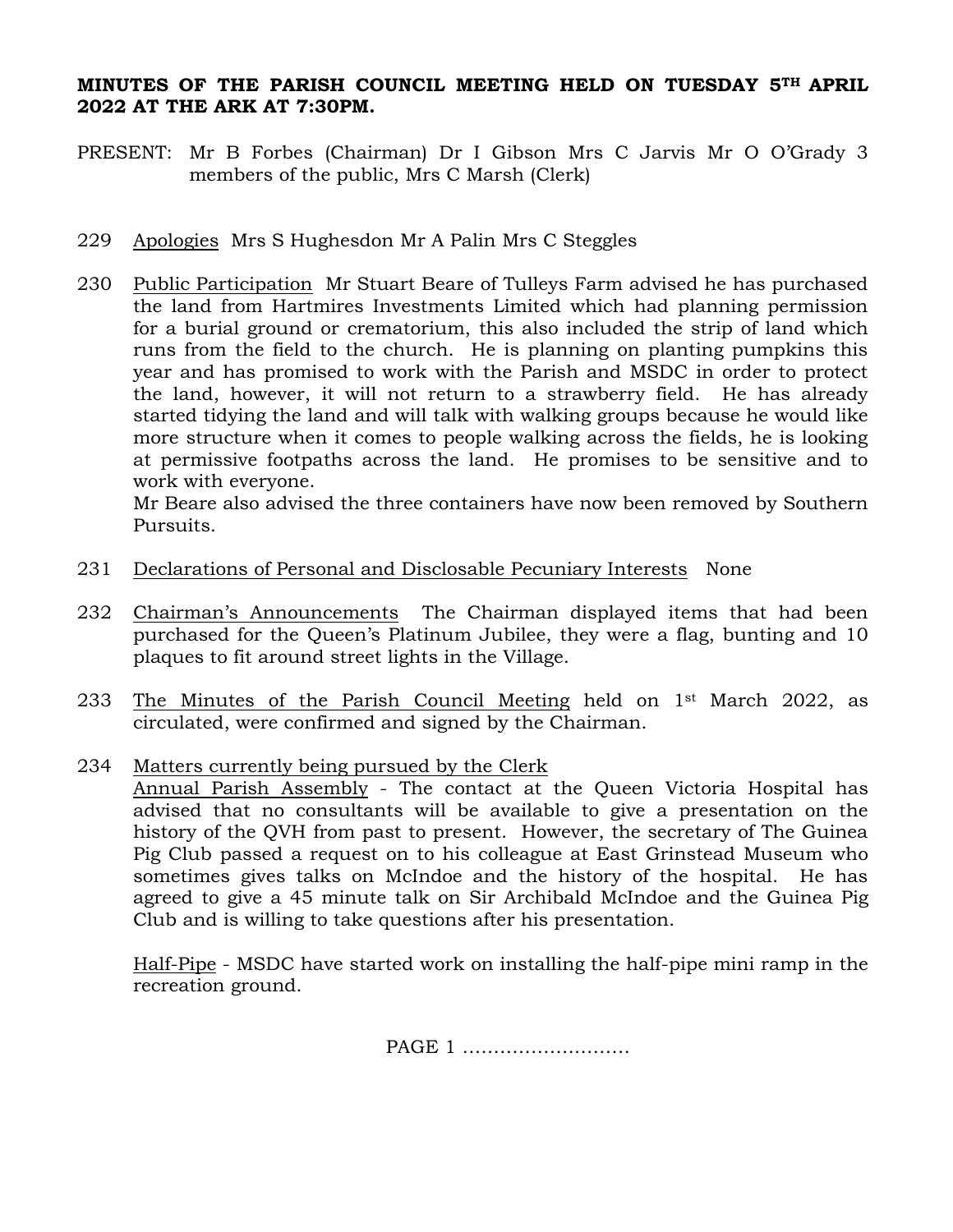Garden to the right of The Ark - As requested at the end of the last meeting, the Clerk contacted Barcombe Landscapes regarding the Council's disappointment with the way the work was carried out on the garden. They replied and said clearly it was a mistake to use the machine and they was intending to return to do some more tidying up. After discussing how the area could be made to look tidier with Michael, the Steward, the Clerk wrote to Barcombe with the suggestions and asked if they were prepared to undertake this work at no additional cost. They were asked for the cuttings to be removed, the brambles to be removed by hand and topsoil and grass seed to be added to the tyre tracks. On the night of the meeting, this work was being carried out by Barcombe and they sent their sincere apologies for how it was left.

## 235 Planning Applications

It was RESOLVED that MSDC be informed that:

| DM/22/0545 Worth School, Worth Abbey, Paddockhurst Road |
|---------------------------------------------------------|
| The Parish Council supports this planning application.  |

- DM/22/0676 The Rheedings, East Street The Parish Council supports this planning application.
- DM/22/0381 1 Mountfield Court, Lion Lane The Parish Council will accept what the Tree Officer recommends.
- DM/22/0741 Bonavista, East Street The Parish Council supports this planning application.

## 236 Report on Previous Applications

|                        | DM/21/4010 Old School House, 31 Church Road       | Permission |
|------------------------|---------------------------------------------------|------------|
|                        | $DM/21/2529$ 1 Hill House Close                   | Permission |
| DM/222/0164 6 Jay Walk |                                                   | Permission |
|                        | DM/21/3264 Rowfant Sawmills, Wallage Lane Rowfant | Permission |

- 237 Minutes of the MSALC Meeting held on 24th February 2022, as circulated, were noted.
- 238 Minutes of the CAGNE Forum AGM held on 16th March 2022, as circulated, were noted.
- 239 Minutes of the Emergency Planning Liaison Group Meeting held on 24th March 2022, as circulated, were noted.

PAGE 2 ………………………